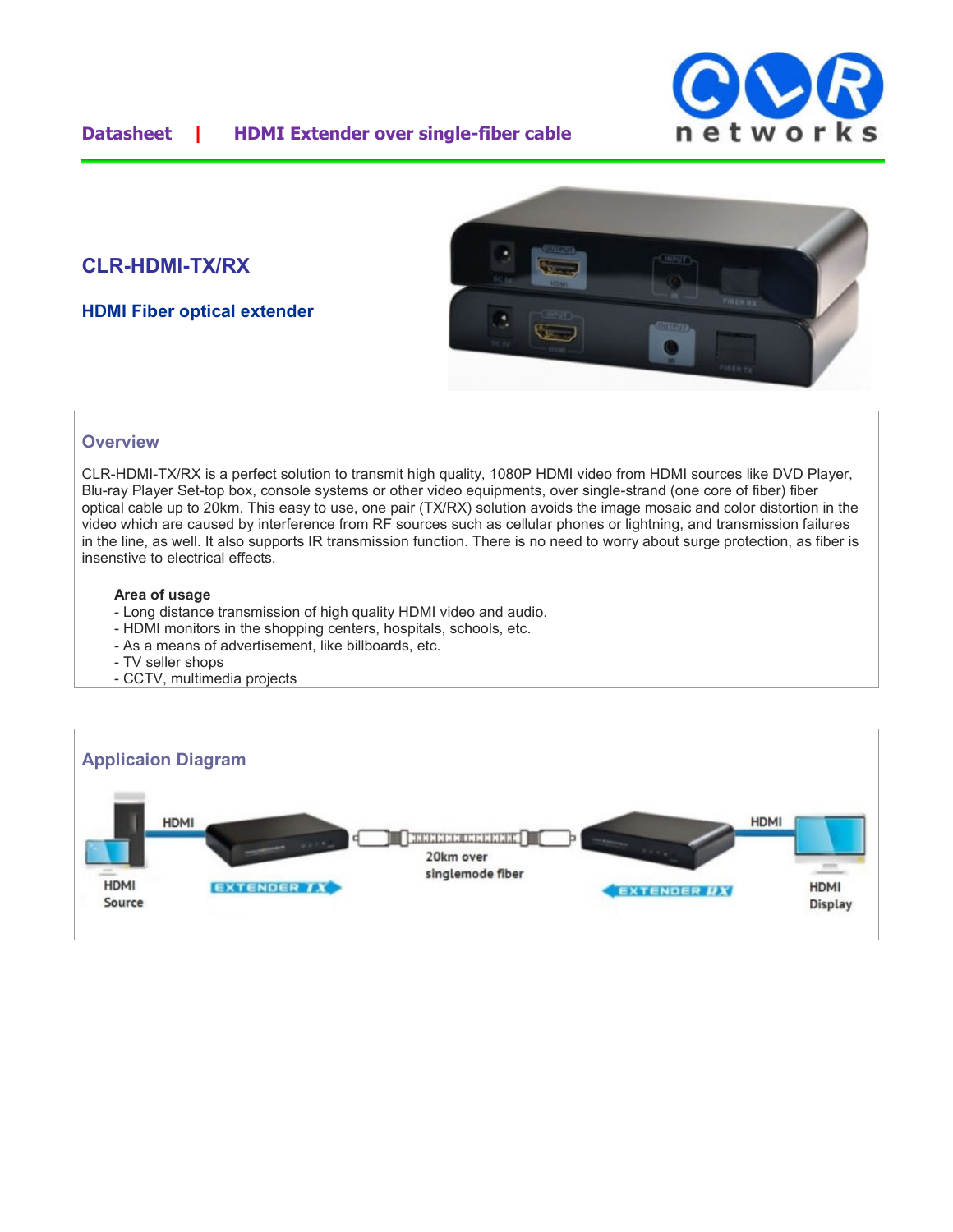## **Datasheet | HDMI Extender over single-fiber cable**



#### **Features**

- Supports full standard HDMI specifications
- Extends HDMI and IR signals over Fiber Optical infrastructure
- Long distance HDMI signal transmission up to 20 kilometers
- Single fiber connection
- SC fiber optic connector type
- Max transmission rate is 10.2Gbps
- Supported video color formats are 24bit/Deep color 30bit/Deep color 36bit
- Input HDMI resolution: 480i@60Hz, 480p@60Hz, 576i@50Hz, 576p@50Hz, 720p@50/60Hz, 1080i@50/60Hz,
- 1080p@50/60Hz
- Output HDMI resolution: 480p@60Hz, 576p@50Hz, 720p@50/60Hz, 1080p@50/60Hz